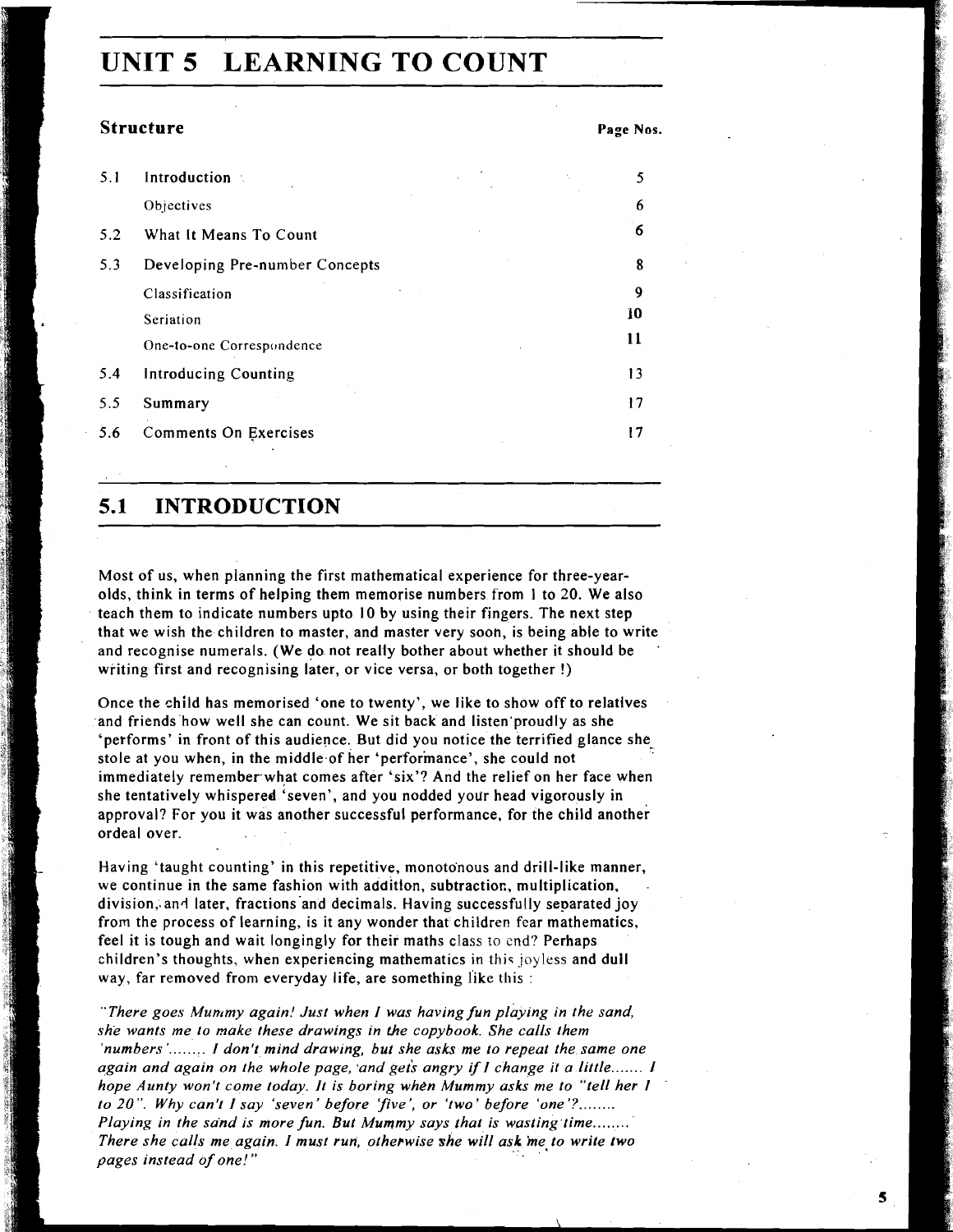Numbers-I

**\*..\*a\*-** 

**1l:ig.l: ('an hliui Eount** ?

If you have ever wondered why children have such difficulty with learning how to count, and how you can help them with it, then reading through this unit may help you.

### **Objectives**

After studying this unit, you should be able to :

- explain the processes involved in counting;
	- explain why the ability to recite number names is no indicator of the child's ability to count;'
	- plan and carry out activities to strengthen children's abilities of classifying, seriating and setting up one-to-one correspondences;
	- plan and carry out activities to help children learn how to count.

## **5.2 WHAT IT MEANS TO COUNT**

What do we understand by "being able to count"? Think about the followirg situation before you answer.

**Example 1:** Three-year-old Mini could recite numbers from 1 to 20 in the correct sequence. Once, her grandmother asked her to get twelve buttons from the heap of buttons lying in the drawer. Mini 'counted' till 12 as she picked up the buttons and handed them over. Her grandmother counted the buttons. There were seven in all. She asked Mini to check whether she had really given her 12 buttons. Mini 'counted' again and said, "No, they are fifteen."



Do you think Mini knows how to count? (Remember, she can recite number names in correct sequence from 1 to 20.)



Having reflected on these questions, try out the following activity with a four-year-old child in your family or neighbourhood.

**El)** Place ten pebbles (or any other such objects) in front of a child who can recite number names upto ten in the correct sequence. Ask him/her to count them aloud while touching the pebbles with his/her finger. You may need to show the child what you mean. But once helshe begins counting, do not interrupt. Watch carefully as the child counts, and record your **hobservations according to the following questions.** 

- a) Did the child count one or more pebbles more than once?
- b) Did the child leave out any pebble ?
- c) Did the child say a number name without touching a pebble ?
- d) Did the child go on saying number names even after he/she had touched all the pebbles ?

On the basis of your observations, what conclusions can you draw about the child's ability to count ?

If the answers to all the questions in **El** are 'No', then it is most likely that the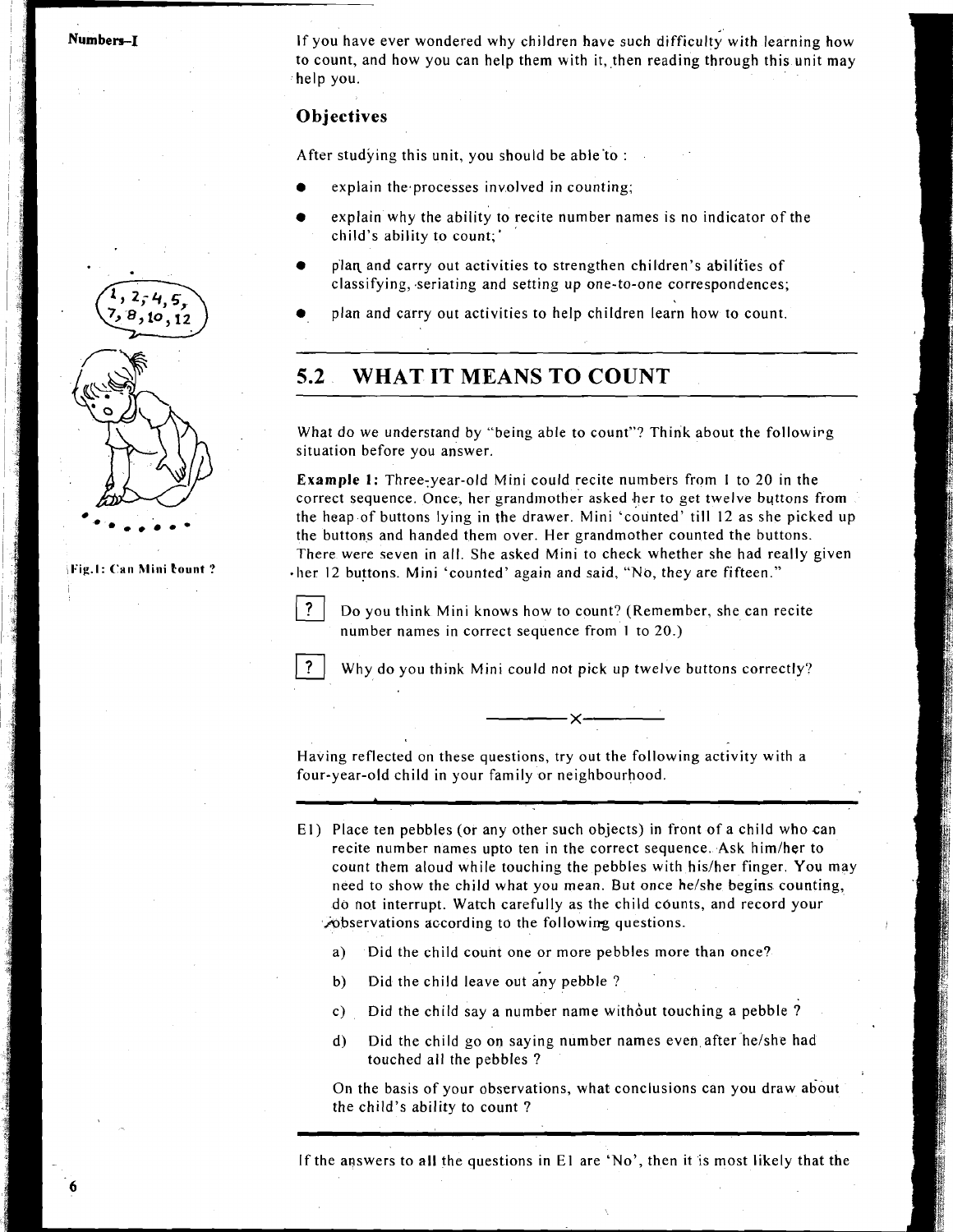<sup>1</sup>child can count upto ten. If the answer to any question is 'yes', then it means **Learning to Count**  that the child does not know how to count. What the exercise above brings'out If the ability to recite number names only shows that the child has a good **Being able to recite number** is that the ability to recite number names only shows that the child has a good memory. On the other hand, being able to count shows that the child is moving able to count. towards building a concept of number.

Mini, in Example 1, cannot count even though she knows the number names in the correct sequence. While counting, she is making one or more of the following mistakes - counting a button more than once, leaving out a button while counting, saying a number name without touching a button, or continuing saying number names even after all the buttons have been touched. To understand why she is making such mistakes, let us consider the processes that we go through when we count. And, to do so, nothing could be better than counting for yourself the number of beads in a handful of them ! Yes, why not actually do so, and reflect upon wnat you did ?

How does your answer to this question compare with mine, which follows ?

- i) To begin with, 1 laid the beads out in a row for counting, so that I wouldn't leave any out or count any of them twice. In other words, I placed them in an **order**.
- ii) Next, to count them I began reciting number names in the conventional counting **sequence.** I could do this because I know enough of them in that order, at least as many as the number of beads I was asked to count. While counting them, I touched each bead once (actually or mentally) as I said each number name, and left no bead untouched. This means that 1 **paired**  counting them, I touched each bead once (actually or mentally) as I said<br>each number name, and left no bead untouched. This means that I pair<br>one bead with one number name. In other words, I set up a **one-to-one**<br>correspon
- iii) At each stage of counting, I **classified** the beads into two groups those that had been counted, and those that were still to be counted.
- iv) As I touched the tenth'bead ( I had 10 beads altogether), I said 'ten'. Seconds later 1 said that I have ten beads. This means that the label 'ten', which **1** associated with the touching of the last bead, has changed its role and is now used to describe all the beads.

So, **1** carried out **four different processes** to be able to count the number of So, I carried out four different processes to be able to count the number of beads — ordering, classifying, setting up a one-to-one correspondence and using a number name in two different ways.

But where do most of us begin when we introduce counting to children? We don't even bother to find out whether the child has the ability to sort and to . order objects. And, regarding one-to-one co'rrespondence, we just indicate once or twice to the child that each object should be touched only once in counting. We don't give her enough time to understand or practise what this actually means. So we should not be surptised if a child, on being reprimanded for counting incorrectly, responds as Rani did :

*"But what's wrong* ? *You asked me to say 'one, two, three* .... ' *and touch these things at the same time. So what if I can say till 20 as I touch them, and you can say only !ill* **I5** !"

The fourth step listed above is the most confusing of them all to a child. The following situation often arises in this context.

**Example 2:** A parent shows his child four pencils. He places them in a row in front of her and says "one" as he points to the first pencil, "two" as he points to the second one, "three" as he points to the third one, and "four" as he points to the fourth. He repeats this for the child. Then, with an encouraging smile he asks, "Now give me two pencils !" The child picks up the second pencil in the row and gives it to him. She is quite baffled when the parent says, "No child ! I said *two* pencils. Here *(adding another* pencil), now they are two." "Are they?", wonders the child. "But didn't he just say that that pencil was 'two' ?"  $\blacksquare$ 

**7** 

**lialnes is not the same as heing**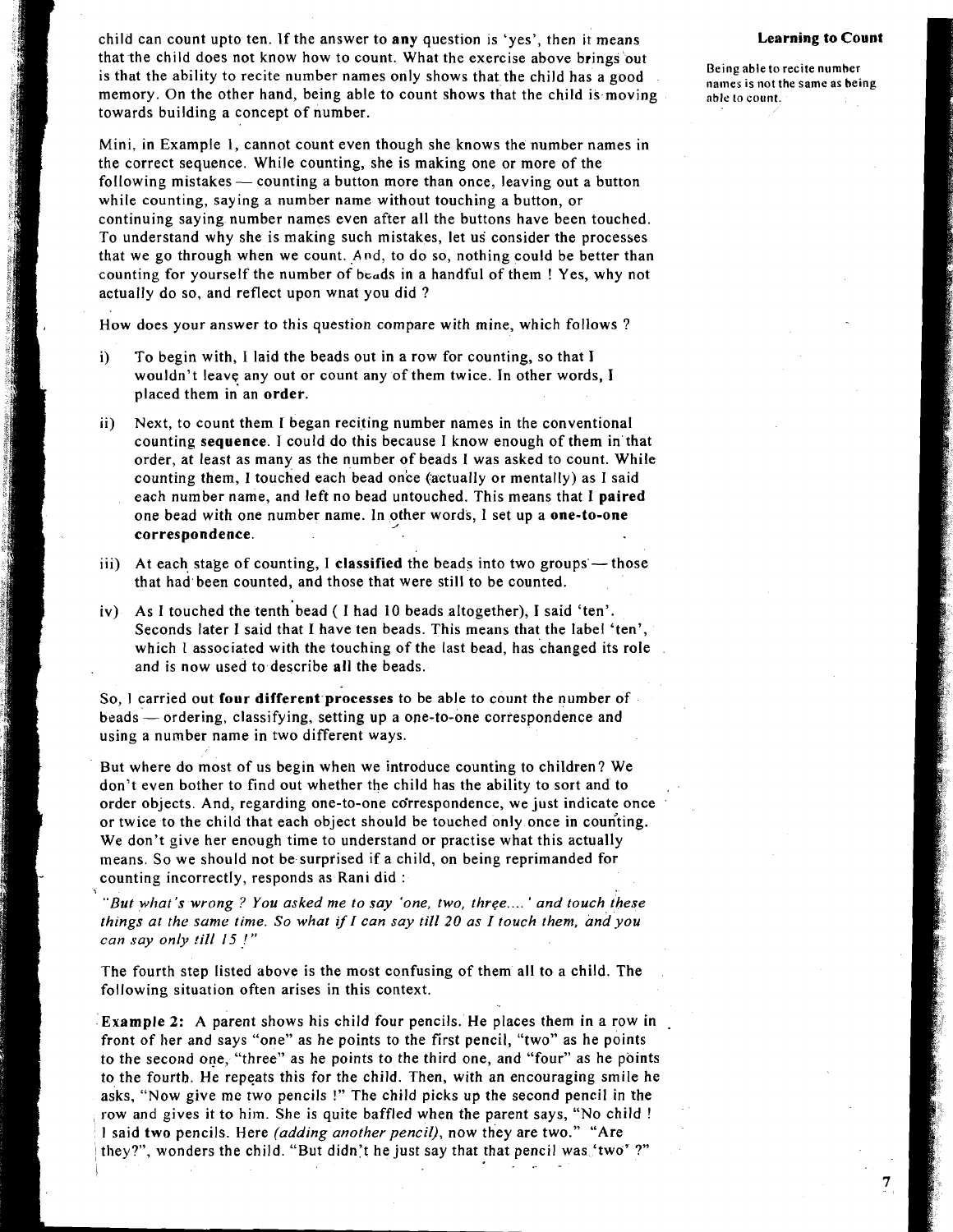Why do you think the child in the example above was confused?

 $\propto$ 

Think about what happens when we set number names and objects in one-toone correspondence. We use the number names as temporary labels for the objects. In the example-above, the pencil has nothing in common with the number "two"; it is just the second object in the ordered row of objects. But when we say "Give me two pencils", we expect the child to mentally separate the label "two" from the second pencil, and then dssociate it with any two pencils. This way of using number names in two ways is quite confusing to a child who is just beginning to deal with numbers. How can we sort out this confusion? We shall answer this in Sec.5.4.

Why don't you try an exercise now ?

- E2) Which of the following statements are true ? Suitably alter the false statements to make them true.
	- i) If a child can't count, she certainly can't recite a sequence of numbernames
	- ii) If a child can't count, it is possible that she has not understood how to pair number names with a given set of objects.
	- iii) Once a child can correctly pair upto five objects with number names, she is able to use the word 'five' in both senses.
	- iv) A child needs to have some sense of classification, ordering and oneto-one correspondence, before she can learn to count.

The reason we have discussed the processes involved in counting is that, unfortunately, many preschools only emphasise memorisation of number names. Most of them believe that if a child can recite number names in the counting sequence, then she can count. By now you probably agree that this is a wrong notion, and that children gradually develop an understanding of number. They need to be able to classify, order and set up one-to-one correspondences to some extent before they can count. This is also why these abilities are called pre-number concepts, that is, concepts that children need to develop before they can understand what number means. Let us briefly see how we can help children develop these concepts.

#### $5.3$ **DEVELOPING PRE-NUMBER CONCEPTS**

In Block 1 you have read how children acquire concepts. You know that, for children to grasp a concept, they must be given several opportunities to explore and experience it. While exploring, they must be encouraged to talk about what they are doing. And, all this requires us to be patient. Some of us start by encouraging children to look for the answer themselves. But when they take time, our impatience makes us give them the answer or do the task quickly ourselves. This prevents the children from reasoning for themselves and findjng out. In fact, we should help them define the problem, and then look for possible solutions, giving them enough time to do so. That is how they will develop their understanding of mathematical concepts and their ability to think mathematicallv

Let us now talk specifically of ways of nurturing the child's abilities of classifying, ordering and pairing. The discovery approach, through activities

**Give the child enough time to understand a problem, and to try and solve it.** 

'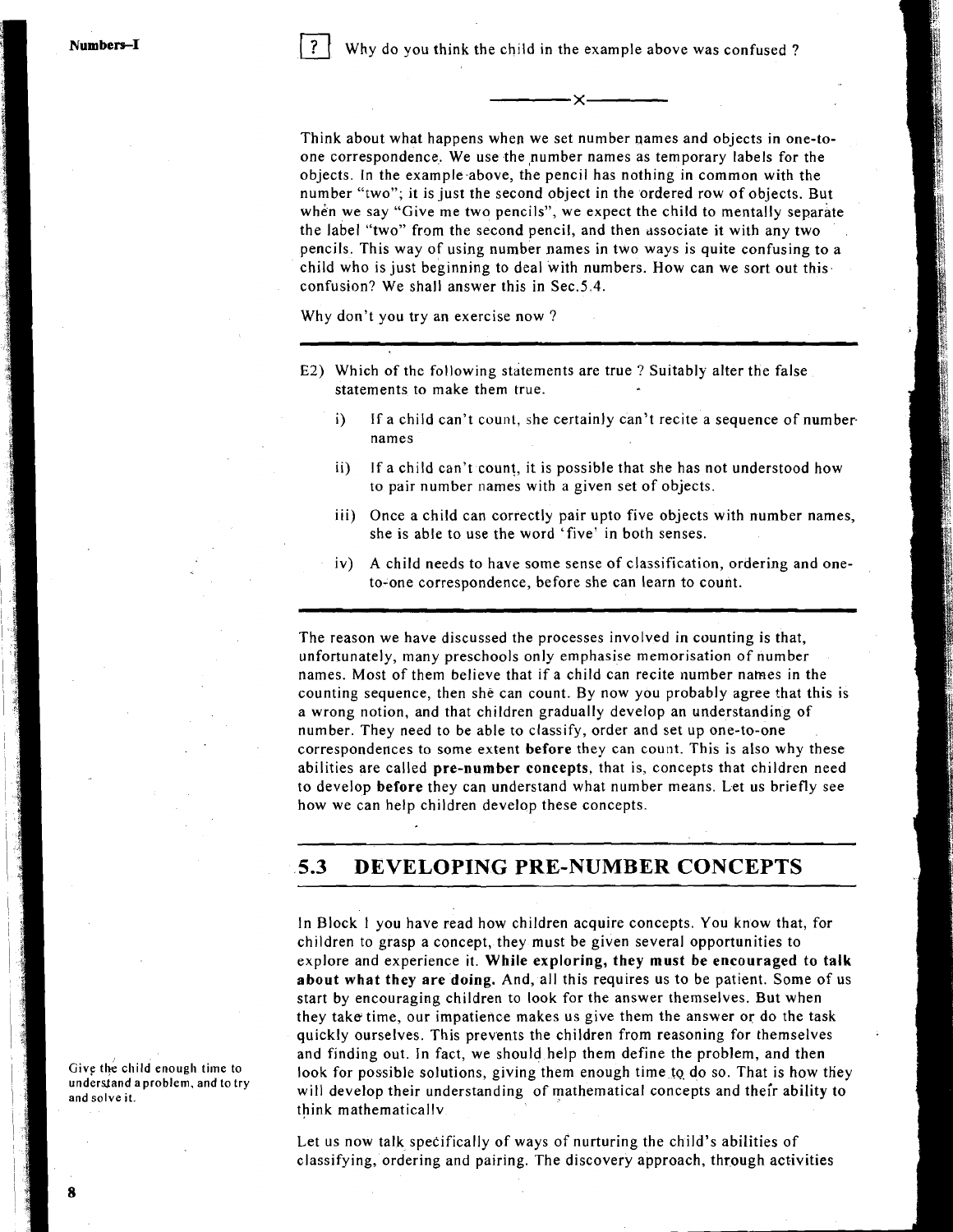<sup>1</sup>that children enjoy, seems to be the most effective teaching method. We shall I consider several activities here. Please note that **the activities that we describe here are meant as examples only.** Please adapt them to your specific situation, using the materials that are easily available. We also hope that they will help you to generate other activities relevant to your situation.

Let us first consider activities that can help a child to learn how to classify.

#### **5.3.1 Classification**

As you know, **classification** (also called grouping) **involves putting together things that have some characteristic in common.** We can say that a child is able to classify only if she is able to decide upon the criterion for classification, and maintain it throughout the activity. **This ability forms a basis for the development of logical and mathematical concepts.** 

Children often classify while doing everyday activities. When a child is asked to put a doll's clothes in one bag and the doll's ornaments in another, or to put the unclean plates in one tub and the clean ones in another, or to separate squares and triangles from paper cutouts, she is classifying. But we need to give children more opportunities for classification, to develop this ability in them. This can be done very easily through play.

Before discussing some activities, let us look at some points that are important to keep in mind while devising them.

- i) While organising a task for a child, we must keep in mind what she is **familiar** with, and her **capabilities.** If we don't do this, then the child . may not be able to do the activity. Therefore, we must build the activities around objects and situations that she is familiar with .
- ii) It is important to observe a child in different situations before coming **to**  any conclusions about her abilities. Recent research shows that **preschoolers can classify in some situations that are meaningful** tp them and in which they clearly understand what has to be done.
- lii) We must **encourage children to talk about what they are doing in an activity.** This helps us to know how far the children have understood the concept of classi'fication. It will also help them to develop concepts of 'same', 'different' and 'belongs to', which are basic to classification. Questions like "Why have you made the groups like this ?" and "What is common between these things you have placed together?", help them to clarify their thoughts and improve their understanding.
- iv) In the **initia1,activities** the basis for classification should be **one property only.** Gradually, as children learn to classify at this level, you can increase the complexity of the task. Then you can ask them to classify on the basis of two properties such as colour and size, or shape and colour, and so on. Many preschoolers would find such classification activities difficult because there is more than one way of classification.

Let us now look at some activities that can be organised with preschoolers to develop their ability to classify.

- You could start by giving children different materials to play with. While playing, they spontaneously think of ways of 'arranging' them. Of course, their 'classification' may 'seem quite arbitiary to you,'but that doesn't matter. What is important is that they are'getting an opportunity to handle a variety of materials, and 'organise' them in some manner. At this stage the children may not be ready to classify on the basis of even one criterion.
- At the next stage you could ask them to classify **objects that are familiar to them** on the basis of one, physical characteristic like colour, or shape,

**An activity mustbe relevant and meaningful to the child.**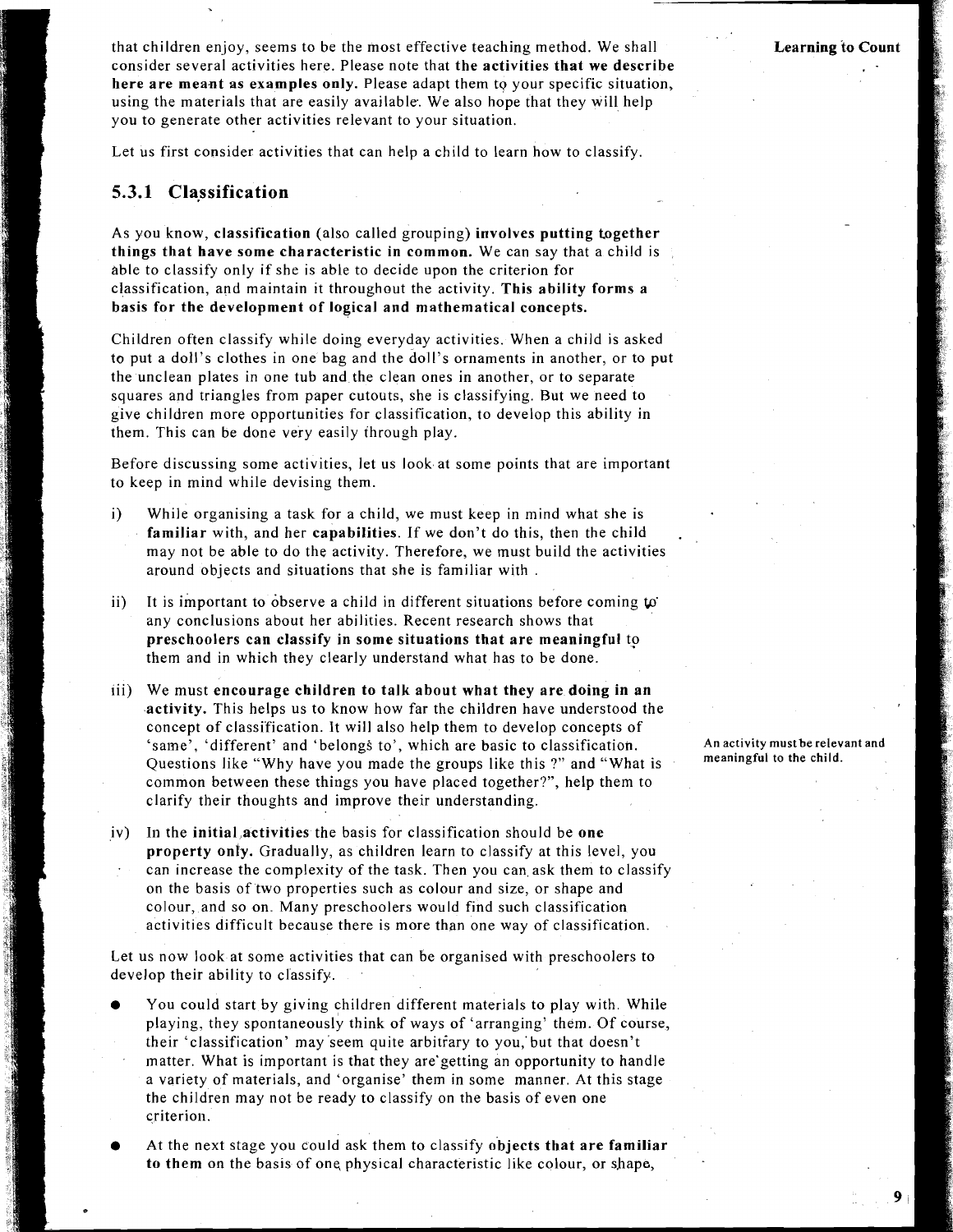



**bers-I** or texture. You could explain what has to be done - "Put together all the objects which are red in colour", "Put together all the sticks like this one", etc. Initially you may have to form the groups to show the children how to do the activity.

- You could make available a variety of **leaves/stones/pulses/balls,** and ask children to sort them into groups. Let children evolve their own criteria for classification and group them jn any way they like. Once they complete the activity, talk to them about the criteria they have evolved by asking them questions like "Why are these together?", "Why not put this here ?", etc.
- While children are having a meal, you could ask them which foods taste sweet, and which are salty.
- Fig.2 : A classification activity.  $\bullet$  A more complex game would be to divide up some objects yourself, based on some criterion. Then you could give the children a few chances to guess what your criterion is.
	- E3) List two more activities to help children improve their ability to classify.

Let us now consider activities related to ordering and seriation.

#### **5.3.2 Seriation**

You have read about a preschooler's ability to order. Ordering a set of objects means to arrange them in a sequence according to some rule. This arrangement could be on the basis of size, shape, colour or any other attribute. For example, you could order a set of red and green leaves on the basis of arrangement could be on the basis of size.<br>For example, you could order a set of red<br>colour — one red, one green, one red,....

Seriation is a particular type of ordering in which the objects are arranged according to an increase (or decrease) in some attribute like length, shape, weight, and so on. For example, you could seriate a set of stones according to according to an increase (or decrease) in some attribute like length, shape,<br>weight, and so on. For example, you could seriate a set of stones according to<br>their weight — the heaviest one coming first, and then the next he so on, ending with the lightest one.

While designing seriation tasks for children, we must keep their abilities in mind. For instance, seriating more than three objects may be difficult for preschoolers as the following example illustrates.

Example 3 : 4-year-old Bachi was given five sticks of different lengths, and asked to order them according to length. To do so she placed the first stick next to herself. Then she picked up another and placed it with reference to the 3: Beyond three sticks, this **first one.** This was alright so far. While placing the third stick, she referred to **onc only in relation to** the previous two sticks, and placed it correctly. Now, while placing the fourth **the previousstick in the** stick, she'referred only to the third stick, instead of looking at the total **sequence. arrangement.** So, finally her arrangement looked like the one in Fi<sub>i</sub>. 3.

> Bachi could seriate thiee objects. But, when it came to the fourth, she couldn't relate it to all the previous sticks. She couldn't see that it is longer than the second, but shorter than the third, and therefore, must come in between them. **<sup>I</sup>** After the third stick, she perceived each subsequent one only in relation to the previous stick that had been put in the sequence.

> Example 3 also brings out the need to be clear about the logical processes involved in any task given to a child. In particular, before we expect a child to perform seriation tasks, we should see if she is able to



**cl~ild sees each ndditionnl**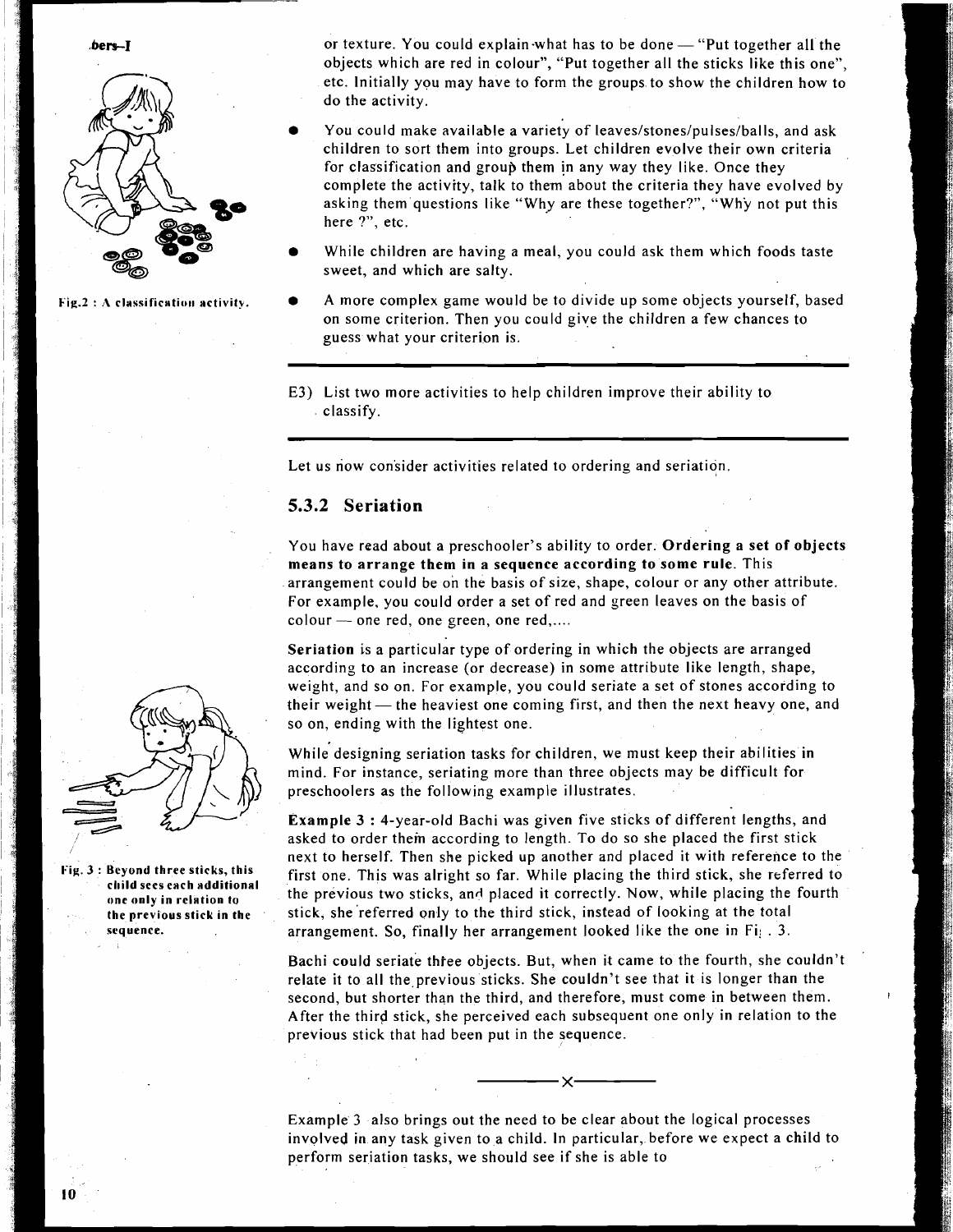- i) order in two directions (e.g., apply the relations 'bigger than' and 'smaller than' at the same time),
- ii) understand the logic of transitivity (i.e., if A is more than B and B is more than *C,* then A is more than C).

Let us now take a brief look at some ordering and seriation activities for children. We have listed them in terms of levels of increasing difficulty.

- The simplest ordering activity is asking children to copy a pattern. For example, make a row of alternating chalk and pencils, and ask children to make a similar row using chalk and pencils from a heap.
- At a higher level of difficulty, you could ask children to continue a pattern. For example, place a twig and two beads, repeat this unit a few times, 'and then ask children to continue it.

The question to be answered in ordering activities is "what comes next ?"

At the next level of difficulty is asking children to seriate a collection of objects on the basis of some attribute. You could begin by giving children three objects to seriate and then gradually increase the number. Initially you may need to prompt them by asking questions such as "Which is the smallest?", "Which is the longest?", and explain how to do the task. If children put objects in a series incorrectly, ask them questions like "Is A (pointing to the object) thinner than C (pointing to the object )?" or "This one looks bigger, shouldn't it come here?". This will help them to analyse the arrangement and develop the concepts involved.

When carrying out seriation activities, using words like 'last', 'first' and 'before' helps children develop these concepts. Such activities will also help them to see that attributes are relative. **A** button which may be the largest in one set, may be the smallest in another. Thus, there are no absolute dimensions.

Now why don't you try and think of some seriation activities?

E4) List one flay activity each where children seriate on the basis of size, texture and weight. What concepts do they acquire as they do these tasks?

So far we have considered activities to strengthen children's abilities to classify and seriate. Let us now discuss activities to help them grasp the concepi of oneto-one correspondence.

## **5.3.3 One-to-one Correspondence** . **<sup>a</sup>**

Suppose you are given a certain number of cups and saucers, and are asked to find out whether there are enough saucers for all the cups. How would you do this? By counting the number of cups and saucers, of course ! But what if you do not know how to count? Can you still answer the question? Yes, by matching (or pairing) each cup with a saucer. This means that you set up the cups and saucers in one-to-one correspondence with each other. Thus, pairing 'is simpler than cbunting, and is basic to it.

You may have come across a situation similar to the following one, when interacting with preschoolers who are learning how to count.

Example 4 : An educator placed 10 pebbles in a row and asked four-year-old .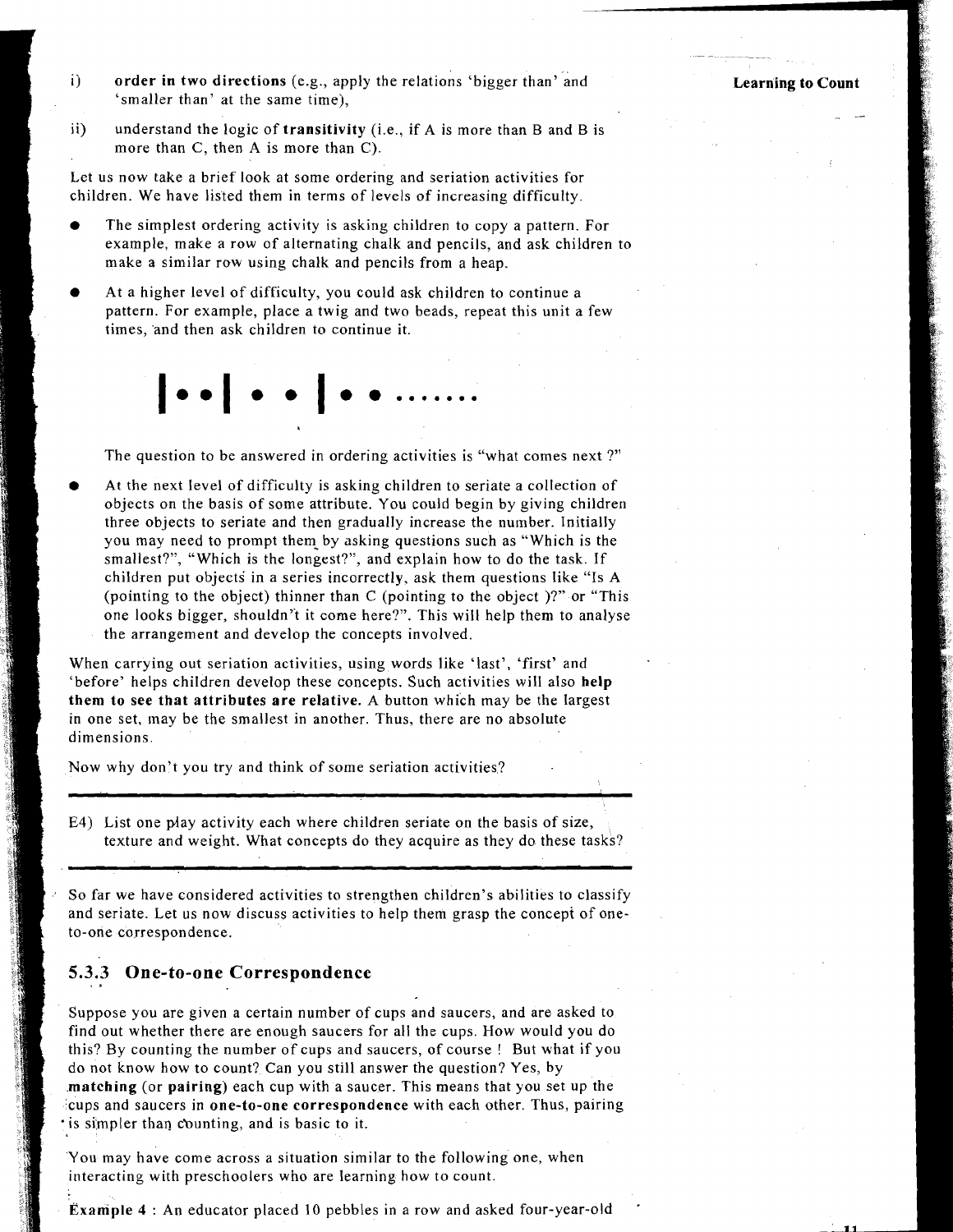Numbers-1

?

Jaswant to count how many there were. She.asked him to touch the pebbles while counting them. Jaswant counted the pebbles thrice and came up with a different answer each time. What was happening was that he either left out a like the following.



Children like Jaswant have not grasped the idea that each object has to be touched only once during counting, that no object can be left untouched and that only one number name has to be recited upon touching each pebble. In other words, they have yet to understand the concept of one-to-one carrespondence. To help them grasp this concept, you need to give them several experiences in setting up objects in one-to-one correspondence. This should be done **before** you expect them to learn counting, and **while** teaching them how to count.

As part of understanding one-to-one correspondence, children need to understand the meaning of 'many and few', 'more than', 'less than' and 'as many as'. Many everyday experiences help children understand these concepts  $-$  when they check whether there are as many plates as the number of people to be fed, when they divide up sweets equally among their friends, and so on. We need to extend these experiences. Let us look at some activities for this purpose.

- Lay out a row of pebbles and ask the child to make another row of as many sticks as the first one.
- Ask the child to lay out as many leaves (or beads) as the number of children in the group.
- You can draw a set of rabbits and one of carrots (see Fig. 4). Then you could ask the child to connect each carrot with **a** rabbit by a line.



Such activities will help the child to visually understand what is involved in one-to-one correspondence.

Fig.4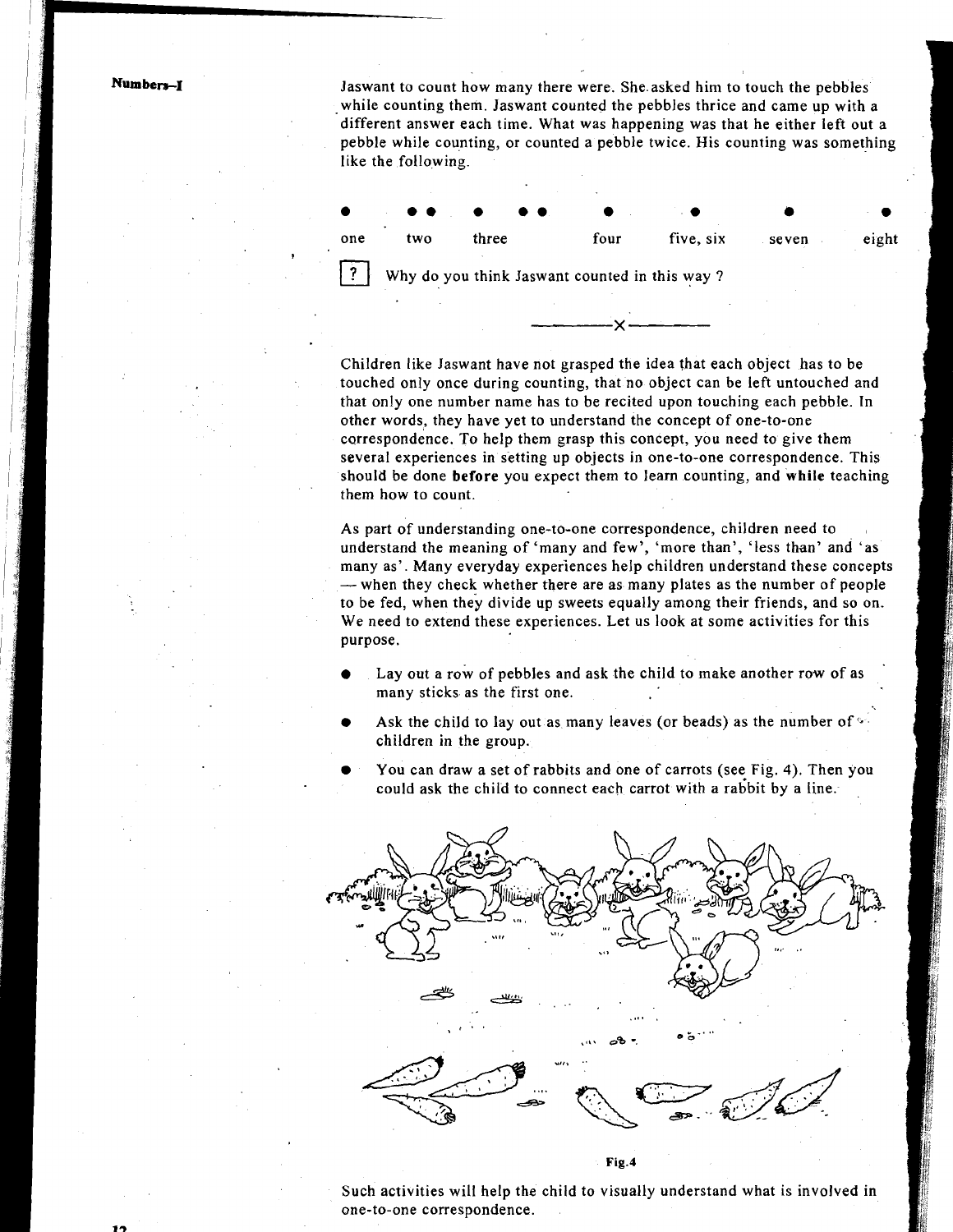Whatever the activity, we must **encourage the children to talk about what they are doing.** Ask children questions like "Are there as many leaves as the number of children?" or "Which are more-the leaves or the beads?" during the activities. This helps to strengthen their understanding.

Why don't you think of and try out some activities now?

E5) Devise one activity each to help the child understand 'as many as' and 'one-to-one correspondence'. Try them out on a child/children in your neighbourhood, and record your observations.

So far we have considered some examples of activities that you can devise to introduce and strengthen the concepts of classification, ordering and one-to-one correspondence. Here we would like to mention a **point of caution!** While organising such activities, it is important to be careful when setting them up. This is because we may inadvertently mislead the child as in the following example :

*When talking about 'as long as', Dolly's teacher always used a rod for comparing with. Because of this, Dolly thought that the rod and 'as long as' are somehow related, and that 'as long as' can only be applied to that kind of rod.* 

Thus, **while introducing a concept, we should devise as many different activities as possible with a variety of materials, so that children can correctly glean the concept and generalise it.** For example, let children encounter the term 'as long as' with reference to sticks, pencils, ribbons, spoons, blocks, ropes, in a variety of situations. Then, from these various experiences they will be able to draw out the meaning of 'as long as'.

Another point that we must keep in mind is that a child may not be able to perform a task simply because of **language incompetence, and not cognitive** incompetence. You can think of an example to illustrate this while doing the following exercises.

- **E4)** Give an example to illustrate how language incompetence can interfere with a child's ability to perform a task.
- E7) While setting up a classification activity, a teacher gave the childrenseveral round and square buttons. The round buttons were all purpless coloured, while the square ones were all black. Then the teacher field up a round button and asked the children to select all the round buttons from the pile of buttons.
	- a) Do you think there is anything wrong with the activity? If so, what is wrong?
	- b) Can the teacher be sure that the children who have done the activity correctly have understood the concept of roundness ?
	- c) How would you alter the activity ?

. Let us now look at some strategies that may help children in learning how to count.

## **5.4 INTRODUCING COUNTING**

From what you studied in Sec. 5.2, you know what it means to count. You would also agree that rote learning of number names does not always mean that

**As far as possible, use simple language and expressions that children are familiar with.**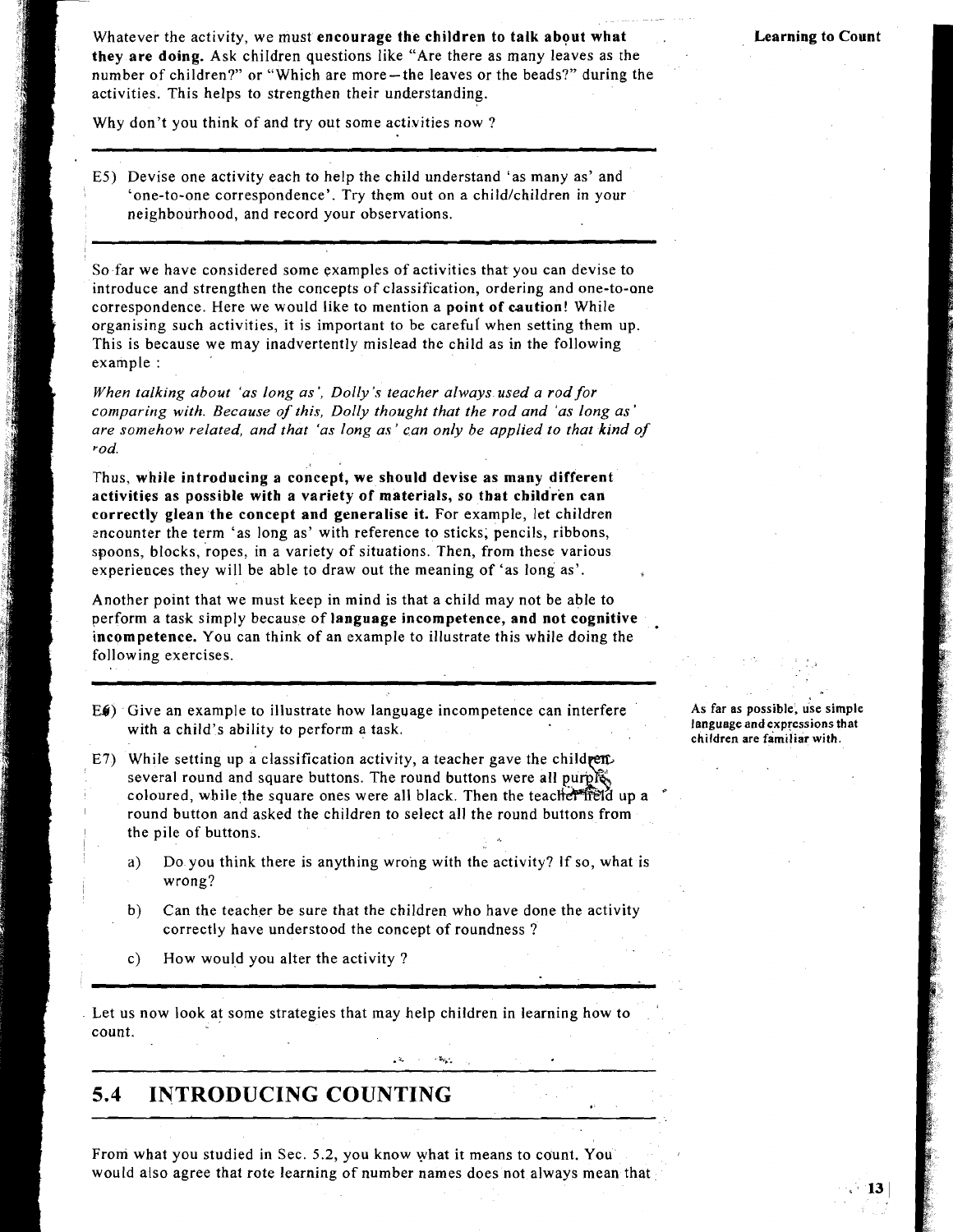Numbers-1

the child has developed a concept of number, or can count. Even the ability to write numerals does not mean that the child can count, as you can see from the following situation.

**Example 5 : Four-year-old Mariamma was reciting number names — some of** them in order, and others randomly. The child's aunt, sitting nearby, asked her, "Can you write 'two'?" She said she could, and wrote the.following:



When her aunt asked what she had drawn alongside, the child replied, "Ducks." On asking her why she had drawn them, she replied, "This is the way two is written in the book." Then her aunt wrote '2  $\mathcal{R} \cdot \mathcal{R}$ ', and asked if this was two. Mariamma replied that it wasn't.

#

It is quite clear that Mariamma had no idea that 'two' refers to **any** collection of two objects. Can we then say that slie had a concept of number, even though she could write the numerals from 1 to lo?

What **does** help a child to develop the ability to cmnt is to **introduce counting using real objects.** Let the child try and understand the meaning of 'two', say, by showing her two leaves, two pencils, two books, clapping twice, and so on. Each time stress the word 'two'. From these experiences the child will gradually understand that what all the groups of two objects have in common is the quality 'two'

In this way we can help them understand numbers upto five, **not necessarily**  In this way we can help them understand numbers upto five, not necessarily<br>in the usual order. For example, they could learn them in the order - 'one'; 'two', 'five', 'three', 'four'. They can learn the conventional order later, which will help them conceptualise bigger and bigger numbers. At each stage we can ask them questions like  $-$  how many marbles do I have? How many times did I hop? Which four of you are going to come to the board? And so on.

But, a **word of caution!** When counting objects for the child, we usually move from one object to the next, saying "one, two, three", and so on, as we touch each object. The child sees the adult touching these items, and saying a different word for each one. She may conclude that 'one', 'two', and 'three' are names of these objects, as happened in Example **2,** described earlier. We do not explain to the child that we called the second object 'two' because we assumed that we are now referring to a collection of two objects  $\rightarrow$  the object that we touched earlier and the one we are touching now. Just because **we**  understand this, we expect the child to understand this too. In fact, we do npt even'realise that the child may be getting confused.

This confusion can be avoided if counting is introduced by **counting a variety of objects or actions on various occasions and in different Orders.** One could also touch the first object and say, "This is one leaf', and move it to another side. Then take the second one and move it towards the first one and say, "This is one more. So now there are two leaves." Continue in this way. This kind of exercise should be done with sticks, balls, stones, and so on. It can also be done with actiohs. For example, you can clap once and say, "Now, I have clapped my hands one time." Then you can clap twice and say, "Now Ihave clapped two times", and so on. In this way it becomes clear that the number name refers not to a particular object or action, but to the size of the group of objects (or actions) that we have set to one side. This also helps the child to know that there is a sequencing of numbers in which the subsequent number is one more than the previous one.

There is another aspect that.is important to remember when introducing number names. When using objects for teaching counting, we tend to arrange them in a fixed pattern for a particular number name each time. For example,



**Fig.&** : **"Now.1 have two cats."**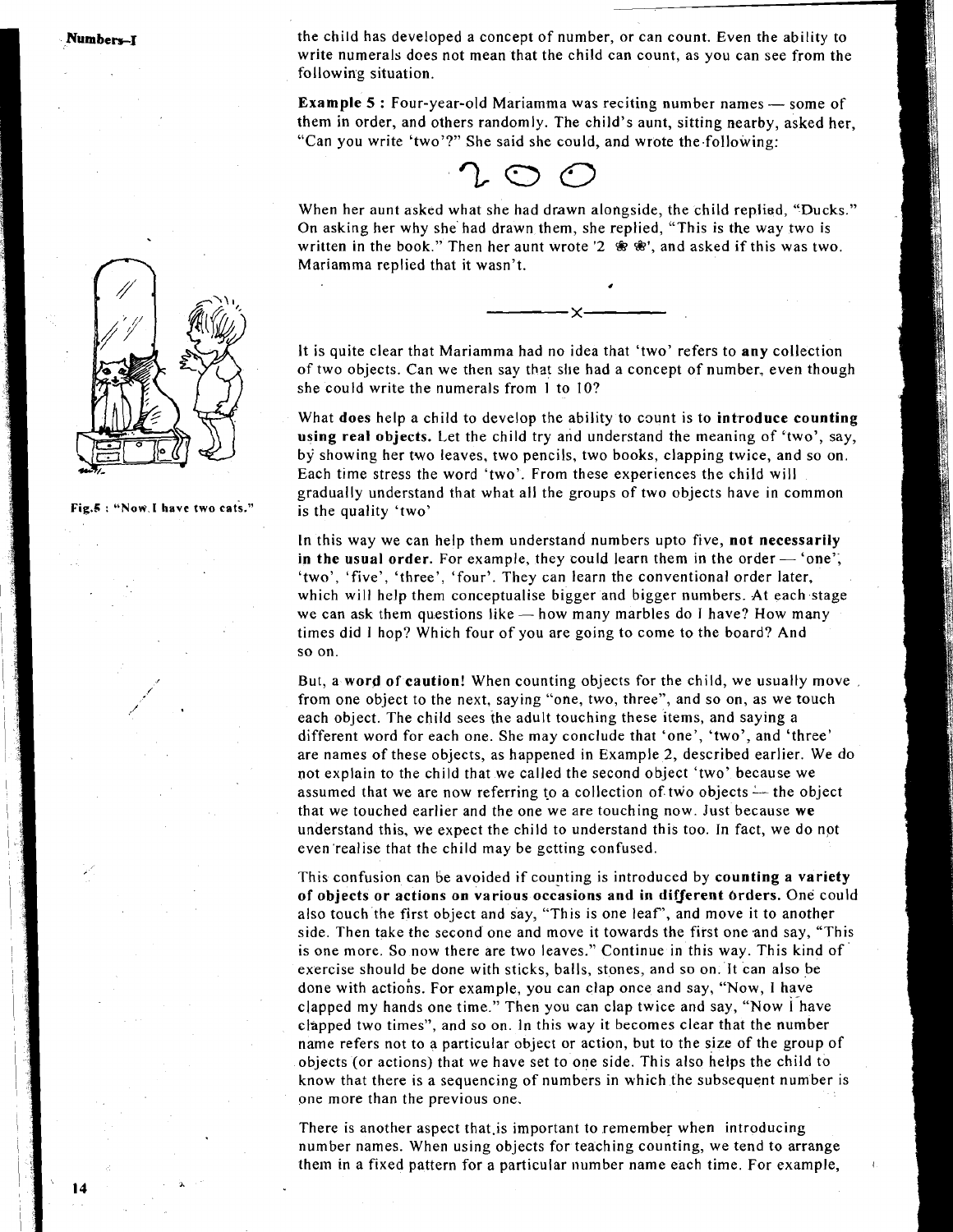we usually tend to arrange two pebbles as  $\bullet\bullet$ , three pebbles as  $\bullet\bullet$  and four we usually tend to arrange two pebbles as  $\bullet\bullet$ , three pebbles as  $\bullet\bullet$  and four pebbles as  $\bullet\bullet$ . Here the child may begin to think that it is something about the arrangement of objects that is called 'two', 'three', arrangement of objects that is called 'two', 'three', 'four', and so on. So, for instance, this child may say that **0.0** is two pebbles. This problem can be avoided if we **keep changing the patterns.** Thus, when showing three objects, on one occasion we may put them in a row, on another as a triangle. Four objects could be arranged as

**Learning to Count** 

 $\alpha$ r

Why don't you try an exercise now?

E8) A woman was trying to teach her three-year-old child the numbers from 1 to. 5 from a children's book on numbers. Each number was illustrated by the same number of trees drawn next to it, like



and so on. The mother would point at a number, and the trees alongside; and say the number. The child would repeat everything after her. After a few days, when the child was asked to point to four in the book, she would do so correctly. Do you think the child has grasped the meaning of the numbers from one to five? What problems do you think this method of teaching has ?

So far we have discussed ways of introducing children to natural numbers. How would you teach them what **'zero'** means ? Would you do it the way my teacher did it  $-$  by saying that it means 'nothing'? He would say, "If you have five sweets, and you eat all of them up, then you have none left. That is zero." But many children, who are taught in this way, are confused when they come across  $0^{\circ}$ C, or the point 'zero' on the number line. So, it is better to let children experience zero like they did the other numbers, that is, using a variety of concrete objects. You could take three pencils; take one away, two remain; take one more away, one remains; take that one away, zero **pencils**  remain. This will show that **zero of something** is nothing. So, it is only nothing, **as an adjective.** 

**But, as a noun,** it is as much a number, as any other. To reinforce the idea in children that 'zero' is not nothing, you could organise games involving a **,**  version of the number line on the ground. Any point on a straight line drawn on the ground can be taken as 'zero'. Points in front of it could then be I,2,3 ...... <sup>A</sup> child could hop forward-thrice, then .hop back once to Point 2, then once more to Point **1,** and then once more to Point **0.** Variations of this game, and other games, can be played to help children realise that zero is not 'nothing'. <sup>I</sup>

Now here's something that we need to think about.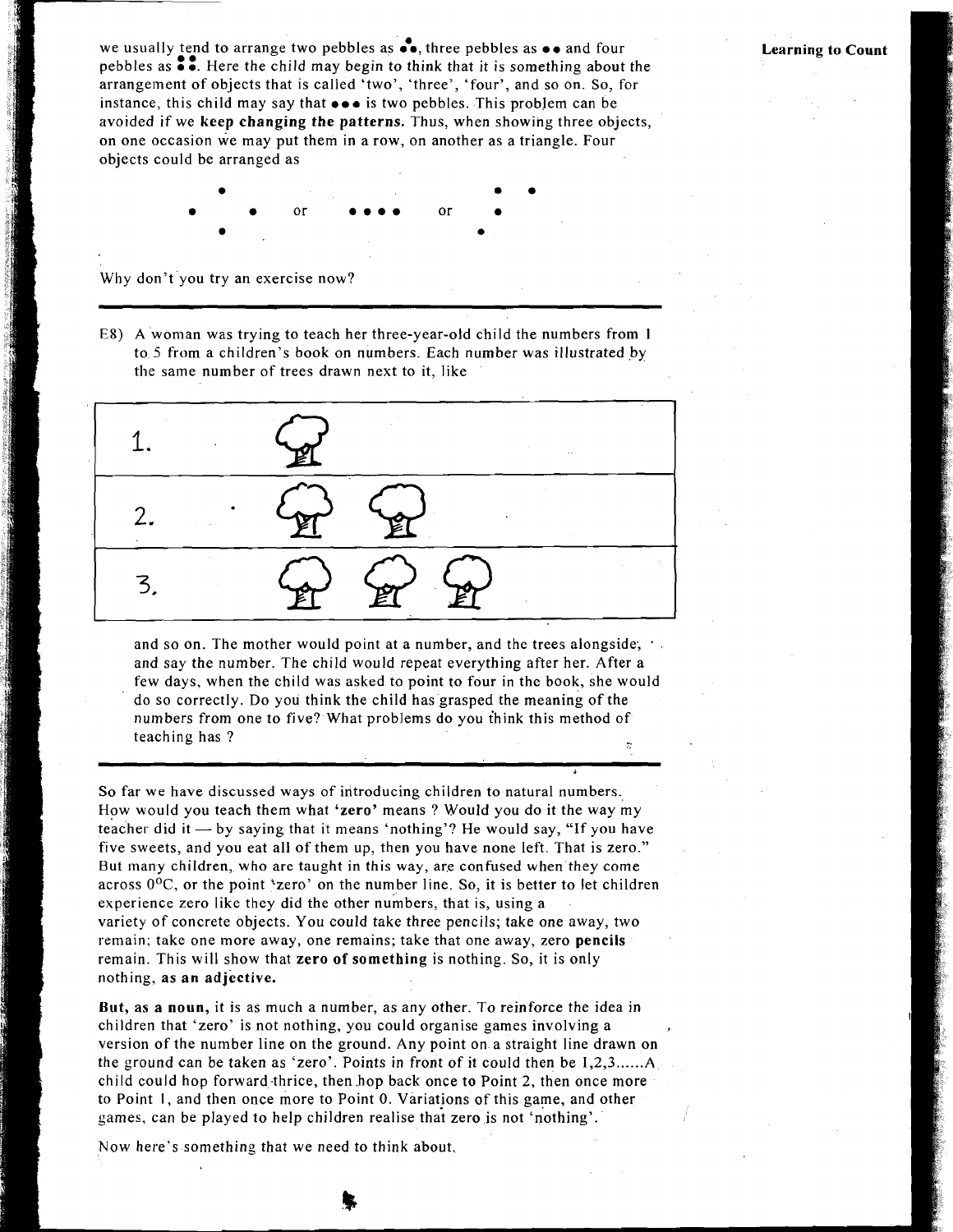Numbers-1

Numerals should be introduced only after children have had **considcrablc exposure in**  countiffg. using concrete objects. When would you introduce a child to the symbol for zero  $-$  after she has understood the concept, or when you start explaining the concept to her ?

Most of us find it easier to introduce 'zero' to children by writing **'0'** on the board, rather than using objects to get the idea across. In fact, we tend to introduce any number name to children, by writing its numeral (i.e., the symbol for it) on the board or on paper. But, if we do this, children may begin to think that, for instance, 'two' has something to do with the shape of the written symbol **'2',** instead of understanding that the symbol is just an arbitrary way of denoting. 'twoness'. Therefore; numerals should be introduced only after the child has some concept of numbers. For example, when you are exposing a child to several groups of four objects, and the child is able.to show you four marbles (say), then you could write 4 on the board (or on paper). This way the bhild starts recognising the numeral first. Only after this recognition is achieved should the child be asked to write the numeral.

Once children are familiar with numerals, you could show them how arbitrary the symbols are. This could be done by showing them different numeral systems that were used in the past and some that are in use at present (see Table I).

| Hindu-Arabic<br>$\alpha$ , $\beta$ , and |        | $\sim$         |   |   | IC        |  |
|------------------------------------------|--------|----------------|---|---|-----------|--|
| Chinese                                  |        | $\overline{z}$ | 四 |   |           |  |
| Roman                                    |        |                |   |   |           |  |
| Devnagari                                | $\sim$ | ᆋ              |   | ℺ | $9^\circ$ |  |

Table I : Different numeral systems.

Now for an exercise !

- E9) The following were some suggestions we have made regarding ways of introducing counting to children. Briefly explain the rationale behind these suggestions.
	- a) We should introduce number names to children by using a variety of objects that are familiar to them.
	- b) Children should first meet number names as adjectives and not **as**  nouns.
	- c) Numerals should be introduced to children only after they have had considerable experience in counting concrete objects.
	- d) Zero is not 'nothing'.

So far we have discussed various ways of helping the child acquire the concept of number, and the ability to count. It is important to remember that the suggestions will be useful only if you give enough time to the child to grasp

16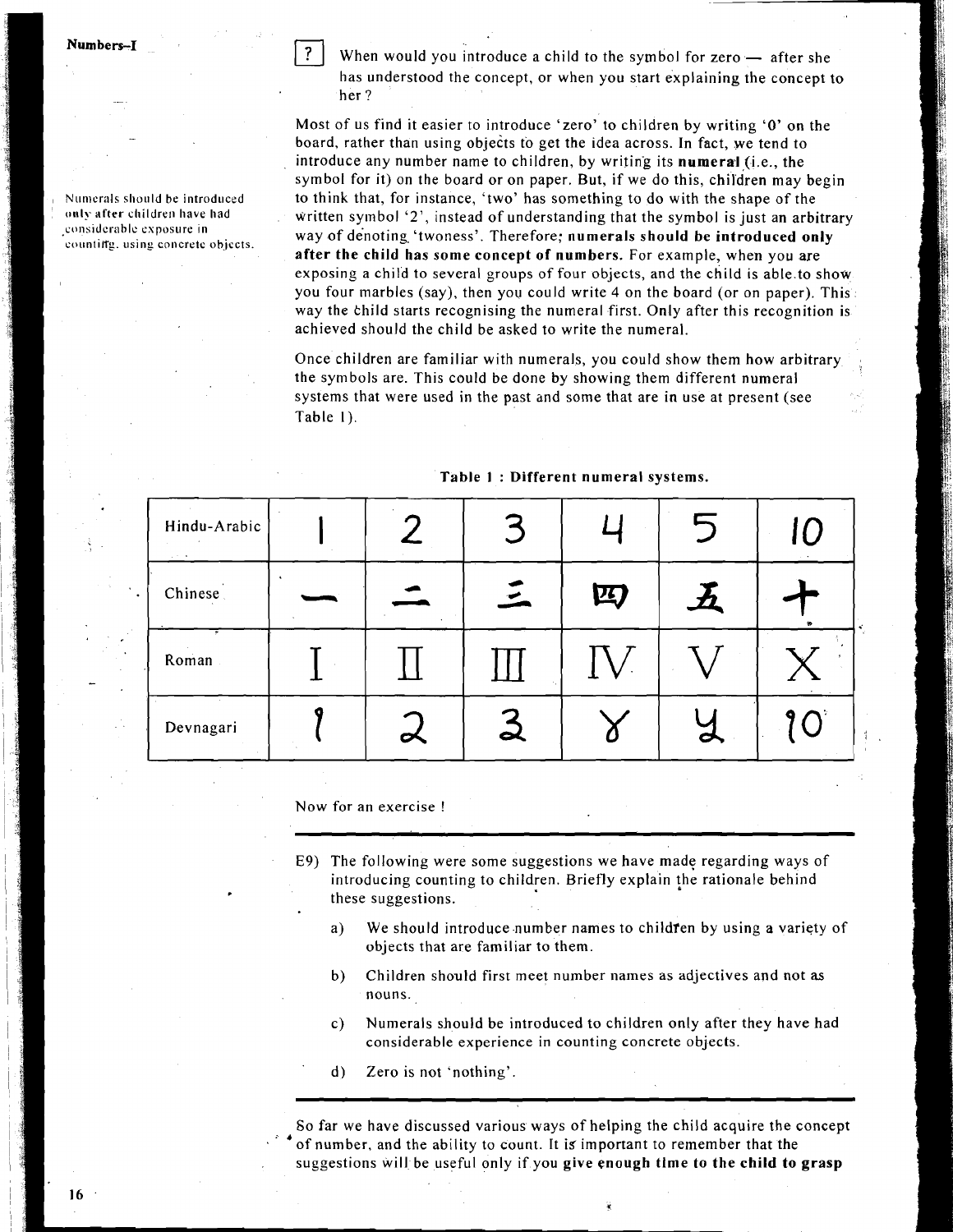Learning to Count

the concepts and skills involved. We would aIso like to stress that our sugg&stions are based on our experiences. You could think of other more effective ways of teaching children counting.

Let us now briefly summarise what we've talked about in this unit.

## **5.5 SUMMARY**

In this unit we have

- 1) discussed what counting means, and stressed that it is not the ability to recite number names.
- 2) talked about the need for a child to understand several pre-number concepts (classifying, seriating and placing objects in I-to-1 correspondence) before and while she is learning to count.
- 3) given suggestions for activities for developing the pre-number concepts.
- **4)** suggested ways of introducing counting to a child.
- **5)** stressed the need to introduce a child to the written symbols for numbers from 0 to 9, only after they have understood the meaning of those numbers.

## **5.6 COMMENTS ON EXERCISES**

- E2) i) False. If a child is able to recite number names it is no indication that the child can count.
	- ii) True.
	- iii) False. Once a child has understood the concept of 'five', she is able to use the word 'five' in both its senses.
	- iv) True.
- E3) i) You could collect leaves of three different shapes and ask children to ."put together the leaves that look alike". Initially you may need to help them. Show them the three different leaf shapes and indicate that they form three groups. Gradually such help should be lessened. Then you may word your instruction as "Put the things that belong together in one group". Get them to talk about what they are doing, and why.
	- ii) You could give children buttons which vary only in terms of colour (or shape, or size), and ask them to put the similar buttons together. If children find it difficult to carry out the activity based on this general instruction, you could be more specific and ask them to "put all the round ones together", and so on.
	- iii) You could fill a box each with a variety of shells, seeds, beads, or stones, and ask children to sort these on the basis of shape, size or colour.
	- iv) You could make available items of clothing to be sorted on the basis ; of colour or function.
	- v) When children have had many experiences with concrete objects, you can organise classification activities that involve pictorial representation. For example, draw an apple, a banana, an orange, an onion, brinjal and radish, and ask the children to colour the objects  $\cdot$ . that go together.